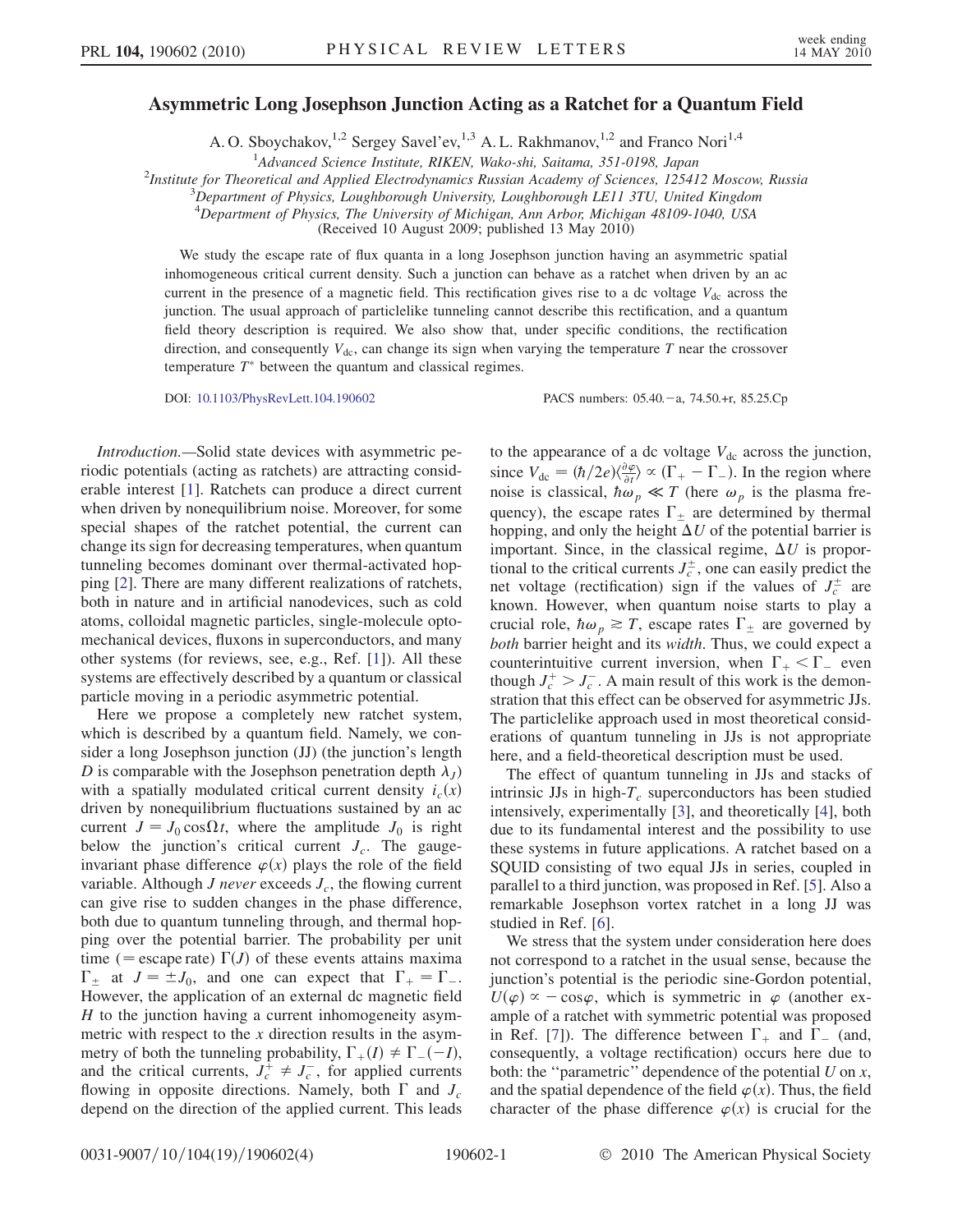rectification, even for relatively short junctions. We believe that the developed theory can be applied not only to JJs, but to other distributed systems, where a field description is required, e.g., nanobars, magnetic vortices, stacks of intrinsic high- $T_c$  JJs, etc. Here we exploit the approach developed in Ref. [[8\]](#page-3-7), which we generalize to finite temperatures. This now allows us to calculate, in the same manner, the escape rate  $\Gamma = A \exp(-B)$  both in the quan-<br>turn and classical regimes. If the junction length D is large tum and classical regimes. If the junction length D is large, then the exponent B of the escape rate  $\Gamma$  turns out also to be large. However it should be not too large, when  $\Gamma$  becomes an experimentally nonobservable quantity. This last condition means that the current amplitude  $J_0$  should be close to the critical current. We focus on the exponent B because changes in  $B$  (not in the prefactor  $A$ ) describe the main change in  $\Gamma$  when  $B$  is large. In addition, here we do not consider dissipation in the system when calculating B. Dissipation does not qualitatively change our results.

Escape rate.—We consider a Josephson junction in the inline geometry shown in the inset of Fig. [1.](#page-1-0) Two superconducting bars overlap a length  $D$  in the  $x$  direction. The external magnetic field  $H$  is applied in the y direction. Let us first consider the junction biased by a dc current J. The generalization to the adiabatically varying ac current  $J \cos\Omega t$  is evident, and the conditions of adiabaticity will be given below. The spatial inhomogeneity of the critical current density  $i_c(x)$  in the x direction can be realized, e.g., by changing the shape of the junction [\[6](#page-3-5)]. We calculate the escape rate  $\Gamma = A \exp(-B)$  using the well-known method<br>of imaginary-time trajectories at finite temperatures [9] of imaginary-time trajectories at finite temperatures [[9\]](#page-3-8), where the prefactor  $A \sim \omega_p$ , and  $B = S_\beta/\hbar$ . Here,  $S_\beta$  is<br>the action of the system for a periodic imaginary-time the action of the system for a periodic imaginary-time trajectory,  $\varphi(\tau + \hbar \beta) = \varphi(\tau)$ , with a period  $\tau_0 = \hbar \beta$ ,<br>  $\beta = 1/T$  The quasiclassical imaginary-time action is  $\beta = 1/T$ . The quasiclassical imaginary-time action is

<span id="page-1-1"></span>
$$
S_{\beta}[\varphi] = \frac{E_J}{\omega_p} \int_0^{\hbar \omega_p \beta} d\tau \{ \mathcal{L}[\varphi] + \mathcal{L}_{\Sigma}[\varphi] \},
$$
  

$$
\mathcal{L}[\varphi] = \int_{-d/2}^{d/2} dx \left[ \frac{1}{2} \left( \frac{\partial \varphi}{\partial \tau} \right)^2 + \frac{1}{2} \left( \frac{\partial \varphi}{\partial x} \right)^2 - g(x) \cos \varphi \right],
$$
  

$$
\mathcal{L}_{\Sigma}[\varphi] = \varphi \left( \tau, -\frac{d}{2} \right) \left[ h - \frac{I}{2} \right] - \varphi \left( \tau, \frac{d}{2} \right) \left[ h + \frac{I}{2} \right].
$$
 (1)

In Eqs. [\(1](#page-1-1)), the x coordinate is normalized by  $\lambda_j$ ,  $\tau$  by  $1/\omega_p$ ,  $d = D/\lambda_J$ ,  $E_J = \hbar \overline{i_c} \lambda_J L/(2e)$  is the Josephson energy  $(L$  is the junction's width in the y direction), the bar above  $i_c$  means spatial averaging, and  $g(x) = i_c(x)/i_c$  $1 + \gamma(x)$ ,  $\gamma(x) = 0$ . The phase  $\varphi(\tau, x)$  satisfies the equation of motion

$$
\frac{\partial^2 \varphi}{\partial \tau^2} + \frac{\partial^2 \varphi}{\partial x^2} - g(x) \sin \varphi = 0, \tag{2}
$$

<span id="page-1-2"></span>with the periodicity condition  $\varphi(\tau + \hbar \omega_p \beta, x) = \varphi(\tau, x)$ .<br>The boundary conditions for the phase difference  $\varphi(\tau, x)$ . The boundary conditions for the phase difference  $\varphi(\tau, x)$ are defined by the  $\mathcal{L}_{\Sigma}$  term in the action [\(1\)](#page-1-1):  $\partial \varphi / \partial x |_{x=\pm d/2} = \pm I/2 + h$ , where I and h are the dimen-

<span id="page-1-0"></span>

FIG. 1 (color online). The magnetic field dependence of the escape rate's exponent B for fixed current ratios  $I/I_c(h, d)$  in the uniform junction  $[\gamma(x) = 0]$ , calculated according to Eq. ([6](#page-2-0));  $d = 1.8$  and  $T = 0$ . The inset shows the schematic geometry of the Josephson junction.

sionless current and external magnetic field, respectively:  $I = J/(\overline{i_c}\lambda_I L)$ , and  $h = cH/(4\pi\overline{i_c}\lambda_I)$ .

In general, it is hard to find a periodic solution to the nonlinear Eq. [\(2](#page-1-2)), even numerically. However, as mentioned above, we only need to find a solution when the current  $I \approx I_c$ . In this case, we can use the approach developed in Ref. [[8](#page-3-7)]. Namely, we seek a solution of the form  $\varphi(\tau, x) = \varphi_0(x) + \psi(\tau, x)$ , where  $\varphi_0(x)$  is the steady-state solution of Eq. ([2](#page-1-2)) corresponding to an energy minimum. Since  $I$  is close to the critical current, the energy barrier between the neighboring energy minima,  $\varphi_0(x)$  and  $\varphi_0(x) \pm 2\pi$ , is small,  $|\psi(x, \tau)| \ll \varphi_0(x)$ , and we can ex-pand the action [\(1\)](#page-1-1) in powers of  $\psi$  up to  $\psi^3$ . Then, we represent  $\psi(\tau, x)$  in the form of a series

<span id="page-1-3"></span>
$$
\psi(\tau, x) = \frac{3\mu_0}{U_{000}} \sum_{n=0}^{\infty} \alpha_n(\sqrt{\mu_0} \tau) \psi_n(x), \tag{3}
$$

where  $\mu_n$  and  $\psi_n(x)$  are the eigenvalues and orthogonal eigenfunctions of the operator  $\hat{\mathcal{D}} = -\frac{\partial^2}{\partial x^2} + g(x) \times$  $\cos\varphi_0(x)$ ,  $\hat{\mathcal{D}}\psi_n = \mu_n \psi_n$ , and  $U_{nmk} = \int_{-d/2}^{d/2} dx g(x) \times$  $\sin\varphi_0\psi_n\psi_m\psi_k$ .

Expanding the equation of motion [\(2](#page-1-2)) in powers of  $\psi$ , up to  $\psi^2$ , with  $\psi$  in the form ([3](#page-1-3)), multiplying it by  $\psi_n(x)$ , and integrating over  $x$ , we obtain an infinite system of ordinary differential equations for the collective coordinates  $\alpha_n(\eta)$ of the field  $\psi$ , where we introduce the imaginary-time variable  $\eta = \sqrt{\mu_0} \tau$ . It can be shown that due to the prox-<br>imity of I to I two conditions for the eigenvalues  $\mu$  are imity of I to  $I_c$ , two conditions for the eigenvalues  $\mu_n$  are possible: either  $\mu_0 \ll \mu_n$ ,  $n > 0$  for relatively short junctions ( $d \le 1$ ) or large fields ( $h \ge 1$ ); or  $\mu_0 \sim \mu_1 \ll \mu_n$ ,  $n > 1$  for long junctions ( $d \ge 1$ ) and small fields ( $h \ll 1$ ). Because of these inequalities, one can neglect all the equations in the system of equations for  $\alpha_n$ , except the first two (for details, see Ref. [[8\]](#page-3-7)). Thus, the system of equations for  $\alpha_0$  and  $\alpha_1$  takes the form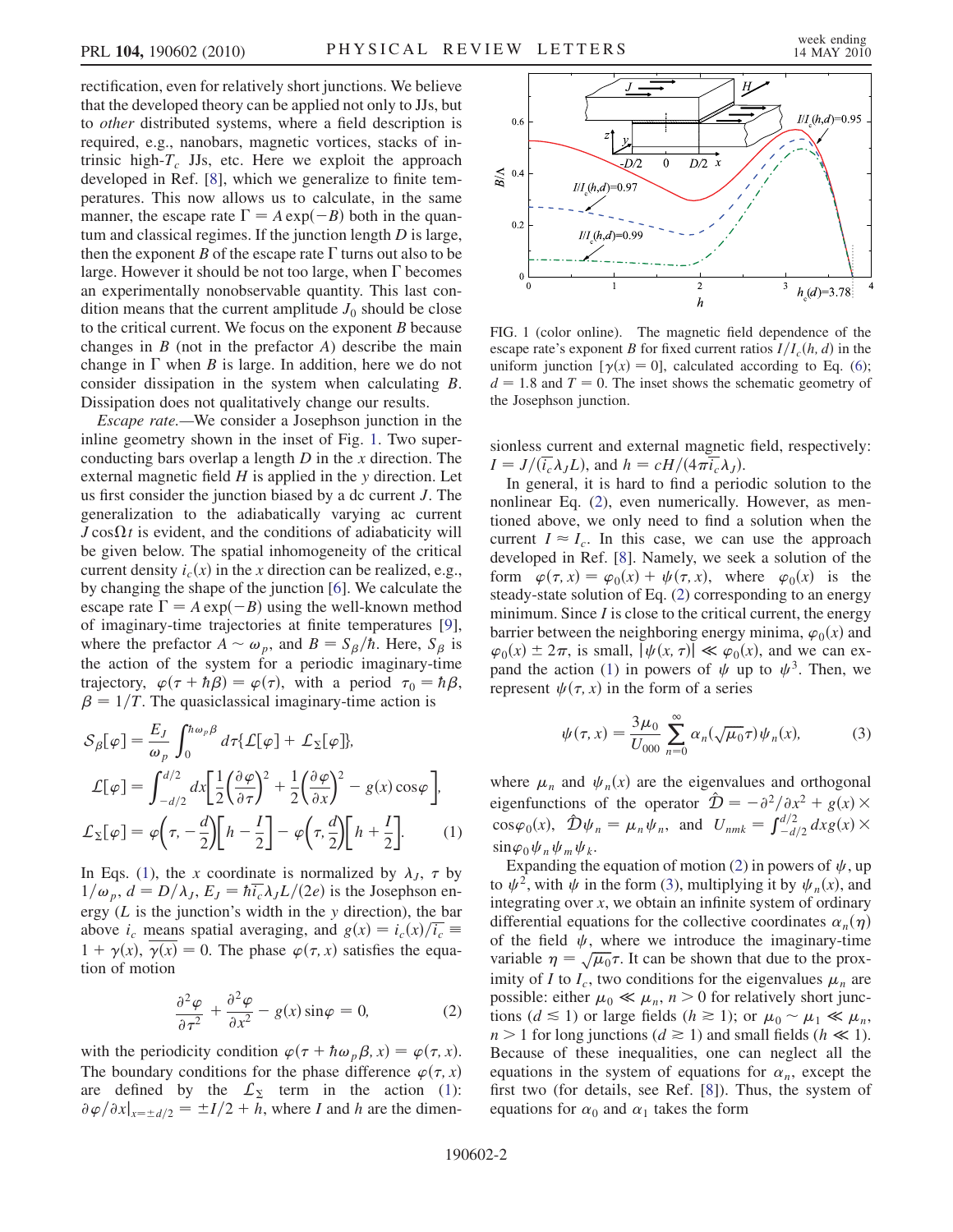$$
\ddot{\alpha}_0 + \frac{\partial V}{\partial \alpha_0} = 0, \qquad \ddot{\alpha}_1 + \frac{\partial V}{\partial \alpha_1} = 0,
$$
 (4)

<span id="page-2-1"></span>where the dot means derivative over  $\eta$ , and the potential  $V(\alpha_0, \alpha_1)$  can be written as

$$
V = \frac{1}{2} \sum_{i=0,1} \left[ \frac{U_{ii1} \alpha_i^3 + 3U_{01i} \alpha_0 \alpha_1 \alpha_i}{U_{000}} - \frac{\mu_i \alpha_i^2}{\mu_0} \right].
$$
 (5)

<span id="page-2-0"></span>We should find a periodic solution of the system [\(4\)](#page-2-1) with period  $\eta_0 = \sqrt{\mu_0} \hbar \omega_p / T$  ("bounce" solutions). The expo-<br>pent  $B = S$ , (b of the escape rate  $\Gamma = A \exp(-B)$  can be nent  $B = S_\beta / \hbar$  of the escape rate  $\Gamma = A \exp(-B)$  can be<br>expressed through the functions  $\alpha_n(n)$   $i = 0, 1, 3s$ expressed through the functions  $\alpha_i(\eta)$ ,  $i = 0, 1$  as

$$
B = \frac{9\Lambda\mu_0^{5/2}}{(U_{000})^2} \int_0^{\eta_0} d\eta \bigg[\sum_i \frac{\dot{\alpha}_i^2}{2} - V(\alpha_0, \alpha_1)\bigg],
$$
  

$$
\Lambda = \frac{E_J}{\hbar \omega_p}.
$$
 (6)

Thus, we reduce the field-theory problem to the problem of one particle moving in the effective potential  $V(\alpha_0, \alpha_1)$ in two dimensions (not in 1D as in the usual particlelike approximation), where the  $\alpha_i$ 's play the role of the particle's generalized coordinates. Let us first consider the case of  $T \rightarrow 0$ , when quantum tunneling prevails. Our analysis shows that when  $d > d_c(I, h) \sim 4$ , there exist three bounce solutions to the system [\(4](#page-2-1)):  $\alpha_i^{(s)}(\eta)$ ,  $s = 0, \pm 1$ . In analogy<br>to the case  $\gamma(x) = b = 0$  considered in Ref. [8], one can to the case  $\gamma(x) = h = 0$  considered in Ref. [\[8](#page-3-7)], one can say that the solution  $\alpha_i^{(+1)}(\eta)$   $(\alpha_i^{(-1)}(\eta))$  corresponds to the formation of a vortex (antivortex) nucleus at the left (right) formation of a vortex (antivortex) nucleus at the left (right) junction edge, while the solution  $\alpha_i^{(0)}(\eta)$  describes the tun-<br>neling of  $\phi$  as a whole (for details, see Ref. [8]). When neling of  $\varphi$  as a whole (for details, see Ref. [\[8](#page-3-7)]). When  $\gamma(x) = h = 0$ , the solutions have the following symmetric properties:  $\alpha_1^{(0)}(\eta) = 0$ ,  $\alpha_1^{(-1)}(\eta) = -\alpha_1^{(+1)}(\eta)$ . Thus we have three channels of tunneling, with probabilities  $\Gamma^{(s)} \propto$ <br>exp $(-R^{(s)})$ , with  $R^{(-1)} = R^{(+1)}$  and the total probability  $\exp(-B^{(s)})$ , with  $B^{(-1)} = B^{(+1)}$ , and the total probability<br>becomes  $\Gamma = \sum \Gamma^{(s)}$ . The applied magnetic field breaks becomes  $\Gamma = \sum_{s} \Gamma^{(s)}$ . The applied magnetic field breaks<br>the vortex-antivortex symmetry  $[R^{(-1)}] = R^{(+1)}$  making the vortex-antivortex symmetry  $[B^{(-1)}] = B^{(+1)}$  making<br>one of these channels more favorable. However, the total one of these channels more favorable. However, the total escape rate  $\Gamma$  is still symmetric with respect to the direction of the dc current if  $\gamma(x) = 0$ . For spatially inhomogeneous junctions with  $\gamma(x) \neq 0$ , we have  $\Gamma(+I) \neq \Gamma(-I)$ , and<br>the rectification  $V_{\text{DQ}} = \frac{1}{2} V(I+I) + V(-I)\alpha(X[\Gamma] - \Gamma)$ the rectification  $V_{\text{DC}} = \frac{1}{2} \{V(+I) + V(-I)\} \propto (\Gamma_+ - \Gamma_+^2)$ arises. Since the main contribution to the total  $\Gamma$  comes from the term corresponding to the minimum of  $B^{(s)}$ , we will assume below that  $\Gamma \propto \exp(-B)$ , where  $B = \min(B^{(s)})$ . When  $d < d$  (*I* b) there is only one solution to  $\min(B^{(s)})$ . When  $d \leq d_c(I, h)$  there is only one solution to min( $B^{(s)}$ ). When  $d < d_c(I, h)$  there is only one solution to<br>the system ([4\)](#page-2-1),  $\alpha_i^{(0)}(\eta)$ . When  $h \neq 0$  and/or  $\gamma(x) \neq 0$ , we have  $\alpha_1^{(0)} \neq 0$ , and, in contrast to the case studied in Ref. [[8\]](#page-3-7), a 2D consideration is required here, because there is no ratchet effect in a point (i.e., no  $x$  dependence) Josephson junction model (i.e., for a 1D particle approximation).

All these properties of the bounce solutions  $\alpha_i^{(s)}$  survive at finite temperatures up to some value  $T^*$ , which is the crossover temperature between the quantum and classical regimes. At low temperatures,  $T < T^*$ , the exponent B only slightly decreases with  $T$  (thermally stimulated tunneling). When  $T>T^*$ , there are only imaginary-time independent solutions to Eq. ([4\)](#page-2-1),  $\alpha_i^{(s)}(\eta) = \bar{\alpha}_i^{(s)}$ , where the points  $(\bar{\alpha}_0^{(s)})$  $\bar{\alpha}_1^{(s)}$ ) correspond to the extremes (minimum or saddlepoints) of the potential  $V(\alpha_0, \alpha_1)$  (here s takes the values  $s = 0, \pm 1$ , if  $d > d_c(I, h)$ , and  $s = 0$  otherwise). Thus, when  $T>T^*$  the exponent B can be written as

$$
B = \frac{9\Lambda\mu_0^3}{(U_{000})^2} \frac{\hbar\omega_p |V_r|}{T}, \qquad V_r = \max_s [V(\bar{\alpha}_0^{(s)}, \bar{\alpha}_1^{(s)})]. \tag{7}
$$

The crossover temperature  $T^*$  is the temperature where the period of the bounce solution,  $\eta_0 = \sqrt{\mu_0} \hbar \omega_p / T$ , becomes equal to the period of infinitesimal oscillations near the extreme point  $(\bar{\alpha}_0^{(r)}, \bar{\alpha}_1^{(r)})$ , corresponding to the maximum of  $V(\bar{\alpha}_0^{(s)}, \bar{\alpha}_1^{(s)})$ . The latter one is equal to  $2\pi/\sqrt{\lambda_r^+}$ , where  $\lambda^+$  is the positive eigenvalue of the matrix  $\partial^2 V/\partial \alpha_i \partial \alpha_j$  $\lambda_r^+$  is the positive eigenvalue of the matrix  $\partial^2 V / \partial \alpha_i \partial \alpha_j$ calculated at the point  $(\bar{\alpha}_0^{(r)}, \bar{\alpha}_1^{(r)})$ . As a result, the crossover temperature can be written as  $T^* = \hbar \omega_p \sqrt{\mu_0 \lambda_r^+}/(2\pi)$ .<br>All results above were obtained for a dc current. We

All results above were obtained for a dc current. We can also use all the above formulas for a slowly-varying current  $I = I_0 \cos{\Omega t}$ , assuming that at any time t the current can be considered as a dc one. This adiabatic limit is valid when the frequency  $\Omega$  is much smaller than the inverse imaginary-time period,  $1/\tau_0 = T/\hbar$ . Therefore, we obtain the condition of adiabaticity [[10](#page-3-9)]:  $\hbar \Omega \ll T$ .

Results and discussions.—Let us first neglect the spatial distribution of the critical current density, assuming that  $\gamma(x) = 0$ . In this case, the following condition is met  $B(-I, h) = B(I, h)$ , and there is no rectification. In<br>Fig. 1, we plot the magnetic field dependence of the Fig. [1](#page-1-0), we plot the magnetic field dependence of the exponent B (T = 0) for three fixed ratios  $I/I_c(h, d)$ , where the critical current  $I_c(h, d)$  depends on the magnetic field. It goes to zero when h achieves the critical field  $h_c(d)$ . Note the nonmonotonic dependence of  $B$  on  $h$ , which is related to the change in characteristic properties of the static solution  $\varphi_0(x)$  with growing h. The nonzero  $\gamma(x)$  breaks down the symmetry of B with respect to the direction of the current. In this case, we have two critical currents  $I_c^{\pm}$ , corresponding to positive and negative directions of the current. Figure [2](#page-3-10) shows the dependence of  $B(\pm I, h)$  and  $(1 - I_c^- / I_c^+)$  on h, calculated for a cubic-minus-linear  $\gamma(x)$ <br>at the fixed ratio  $I/I$  (h d) where  $I(h,d)$  is the critical at the fixed ratio  $I/I_c(h, d)$ , where  $I_c(h, d)$  is the critical current calculated for  $\gamma = 0$ . The ratio  $I_c^- / I_c^+ < 1$  for any value of the magnetic field while  $R > R_c$  in some region value of the magnetic field, while  $B = \geq B_+$  in some region<br>of h and  $B \leq B_-$  in other regions; thus, resulting in a net of h and  $B_{-} < B_{+}$  in other regions; thus, resulting in a net<br>voltage inversion. This reflects the fact that the probability voltage inversion. This reflects the fact that the probability of quantum tunneling is determined not only by the barrier's height, but also by the barrier's width. In our case, the former one is determined mainly by the critical currents